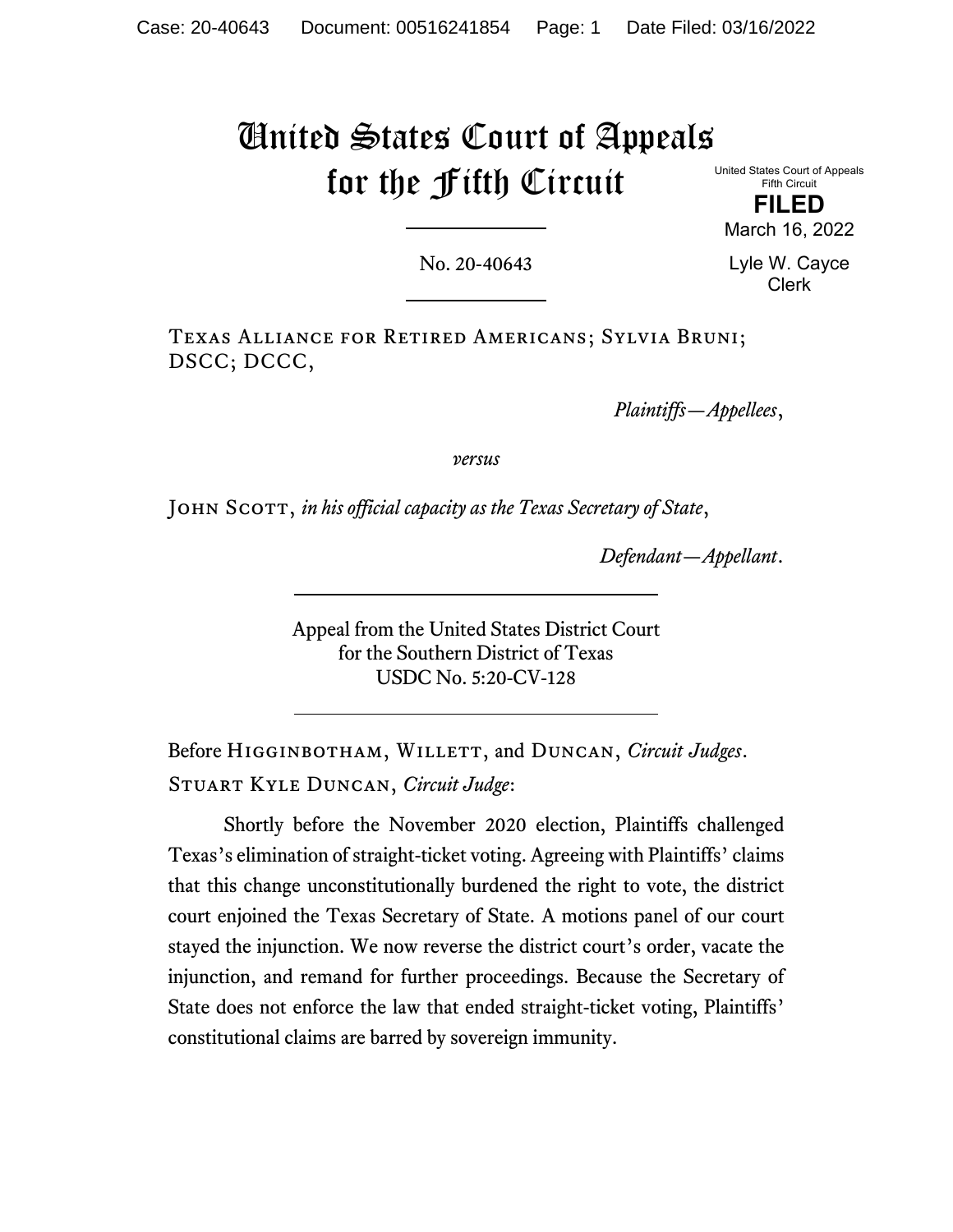I.

Texas House Bill 25 (HB 25) eliminated straight-ticket voting in Texas elections. Straight-ticket or "straight-party" voting meant "cast[ing] a vote for all the nominees of one party  $\dots$  by placing an 'X' in the square beside the name of the party of [the voter's] choice." TEX. ELEC. CODE § 52.071(b), *repealed by* Act of May 20, 2017, 85th Leg., R.S., ch. 404, § 8, 20[1](#page-1-0)7 Tex. Gen. Laws 1081,  $1083<sup>1</sup>$  HB 25 ended that practice. It was signed June 1, 2017, and scheduled to go into effect over three years later on September 1, 2020. *Ibid.*

On August 12, 2020, Plaintiffs[2](#page-1-1) filed suit challenging HB 25 on the grounds that eliminating straight-ticket voting would lengthen polling lines and therefore burden voting rights. They alleged claims under the First, Fourteenth, and Fifteenth Amendments to the United States Constitution and § 2 of the Voting Rights Act of 1965, 52 U.S.C. § 10301. The named defendant was the Texas Secretary of State ("the Secretary") in her official capacity.[3](#page-1-2) Plaintiffs sought injunctive and declaratory relief, as well as a preliminary injunction.

On September 25, 2020, the district court issued a preliminary injunction based only on Plaintiffs' constitutional undue burden claims. *See Burdick v. Takushi*, 504 U.S. 428 (1992); *Anderson v. Celebrezze*, 460 U.S. 780 (1983). In doing so, the district court rejected the Secretary's arguments that the suit should be dismissed on various grounds, including issue preclusion,

<span id="page-1-0"></span><sup>&</sup>lt;sup>1</sup> All references to statutory sections in this opinion are to the Texas Election Code as effective at the time of the district court's order.

<span id="page-1-2"></span><span id="page-1-1"></span><sup>2</sup> Plaintiffs are three organizations—the Texas Alliance for Retired Americans ("TARA"), the national senatorial committee of the Democratic Party ("DSCC"), and the national congressional committee of the Democratic Party ("DCCC")—and one individual, Sylvia Bruni, the Chair of the Webb County Democratic Party.

<sup>&</sup>lt;sup>3</sup> Ruth Hughs, the Secretary when suit was filed, has been replaced by John Scott.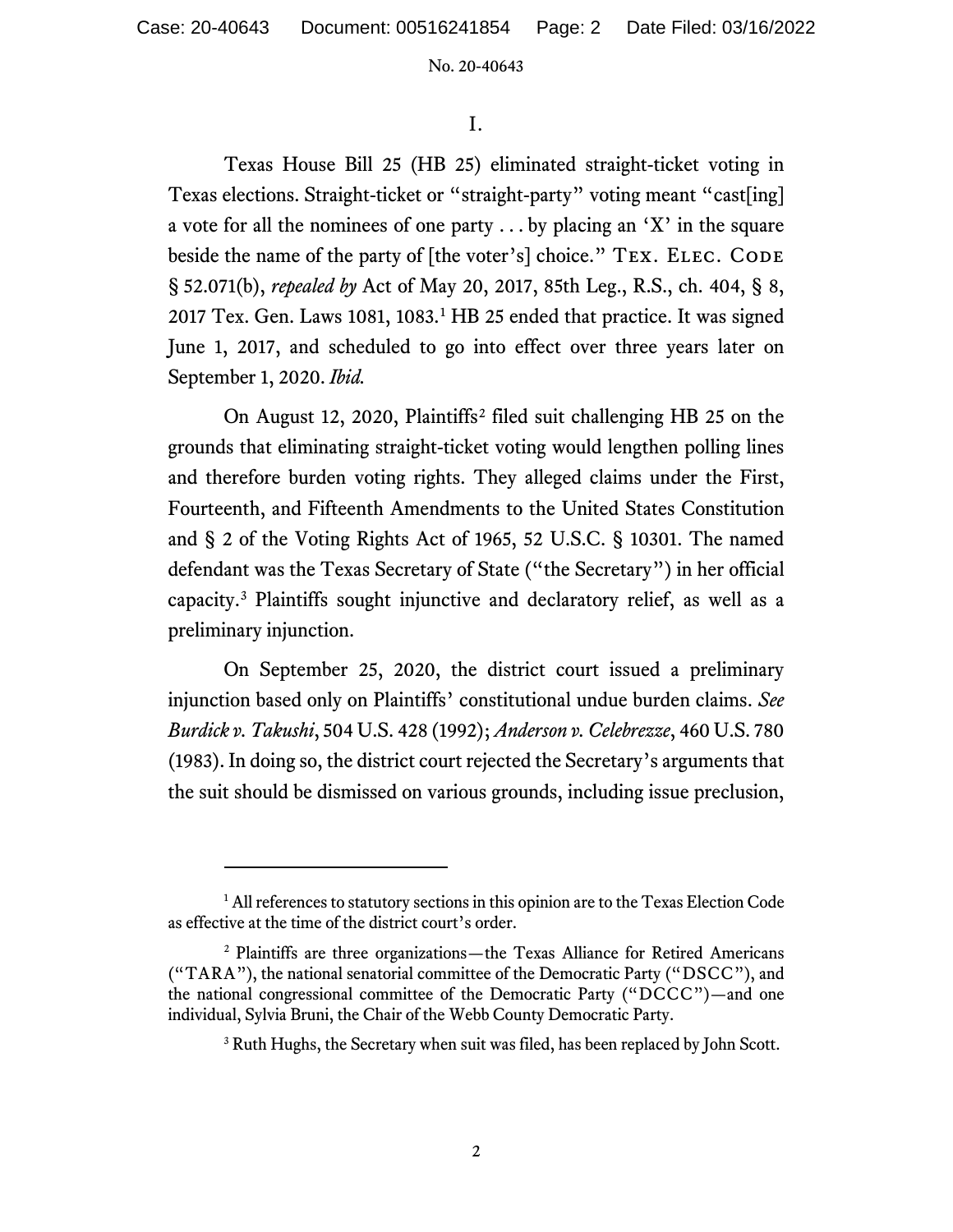lack of standing, and sovereign immunity. The Secretary timely appealed and moved for a stay pending appeal.

On September 30, 2020, a panel of our court stayed the preliminary injunction. *See Tex. All. for Retired Ams. v. Hughs*, 976 F.3d 564 (5th Cir. 2020) (per curiam). The stay rested on "[t]he principle  $\ldots$  [that] court changes of election laws close in time to the election are strongly disfavored." *Id.* at 566–67 (citing *Republican Nat'l Comm. v. Democratic Nat'l Comm.*, --- U.S. ---, 140 S. Ct. 1205, 1207 (2020) (per curiam); *North Carolina v. League of Women Voters of N.C.*, 574 U.S. 927 (2014) (per curiam); *Husted v. Ohio State Conference of N.A.A.C.P.*, 573 U.S. 988 (2014) (per curiam); *Veasey v. Perry*, 574 U.S. 951 (2019) (per curiam); *Purcell v. Gonzalez*, 549 U.S. 1 (2006) (per curiam)). The panel declined to address standing, sovereign immunity, or the merits. *Id.* at 567.

# II.

"We review a preliminary injunction for abuse of discretion, reviewing findings of fact for clear error and conclusions of law *de novo*." *Planned Parenthood of Greater Tex. v. Kauffman*, 981 F.3d 347, 354 (5th Cir. 2020) (en banc) (citation omitted). We review sovereign immunity and standing *de novo*. *City of Austin v. Paxton*, 943 F.3d 993, 997 (5th Cir. 2019), *cert. denied* --- U.S. ---, 141 S. Ct. 1047 (2021); *N.A.A.C.P. v. City of Kyle*, 626 F.3d 233, 236 (5th Cir. 2010) (citations omitted).

# III.

In addition to arguing the merits, the Secretary raises the threshold issue of sovereign immunity.[4](#page-2-0) Because we agree with the Secretary that

<span id="page-2-0"></span><sup>&</sup>lt;sup>4</sup> The Secretary also raises issue preclusion based on a prior suit involving some but not all the present plaintiffs. *See Bruni v. Hughs*, 468 F. Supp. 3d 817 (S.D. Tex. 2020). Because we resolve this appeal based on sovereign immunity, we need not reach issue preclusion. *See Gruver v. La. Bd. of Supervisors*, 959 F.3d 178, 182 n.3 (5th Cir. 2020), *cert. denied*, 141 S. Ct. 901 (2020) ("While Eleventh Amendment immunity is a jurisdictional matter, . . . preclusion is not." (citations omitted)). For the same reason, we need not reach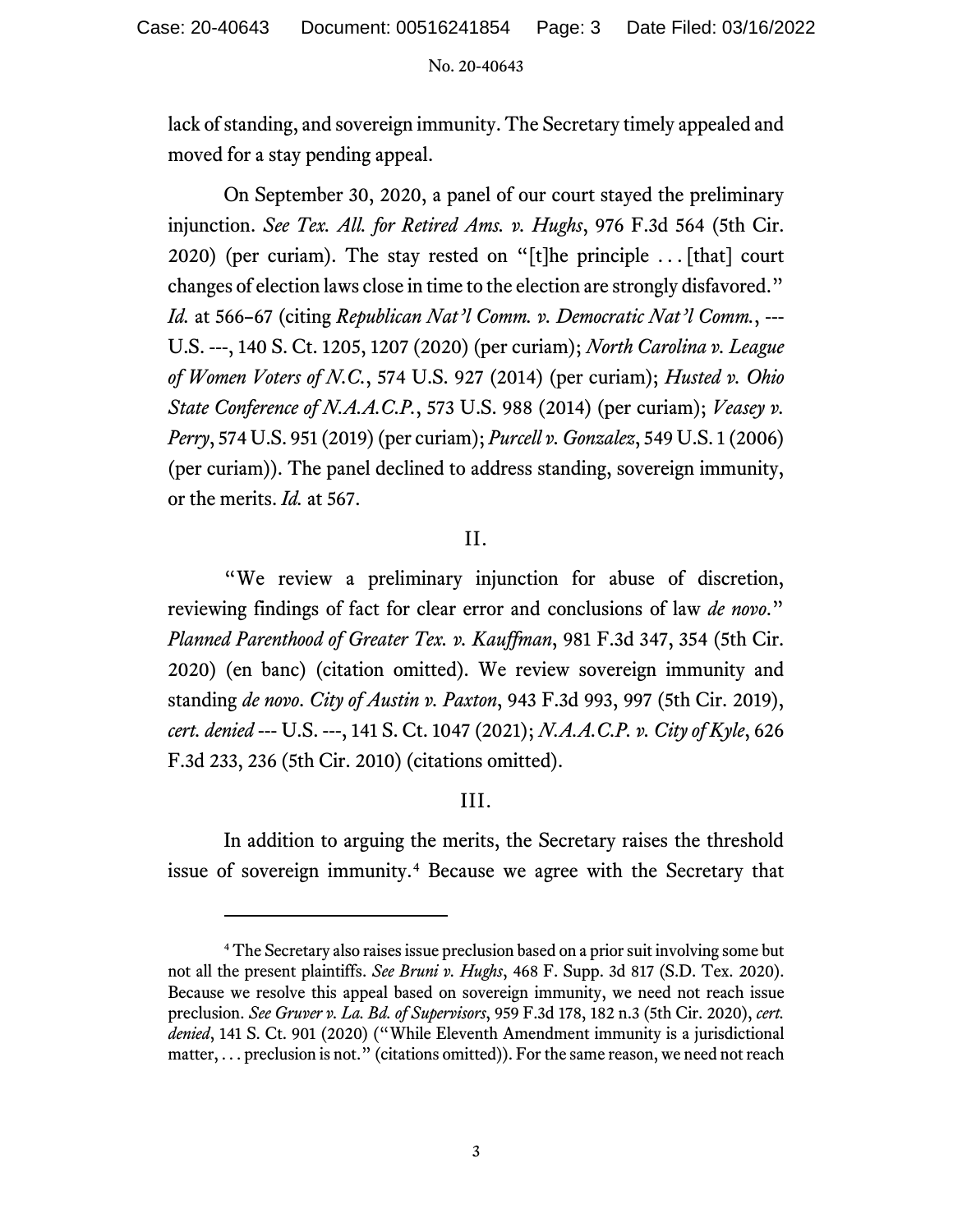Plaintiffs' constitutional claims are barred on that basis, we need not reach the merits.

States are immune from private suits unless they consent or unless Congress validly strips their immunity. *See Sossamon v. Texas*, 563 U.S. 277, 283–84 (2011) (citing *Alden v. Maine*, 527 U.S. 706, 715 (1999); The Federalist No. 81, p. 511 (B. Wright ed. 1961) (A. Hamilton)); *Seminole Tribe of Fla. v. Florida*, 517 U.S. 44, 59 (1996); *see also* U.S. Const. amend. XI. Despite this general rule, *Ex parte Young* permits plaintiffs to sue a state officer in his official capacity for an injunction to stop ongoing violations of federal law. *Ex parte Young*, 209 U.S. 123, 155–56 (1908); *see also Whole Woman's Health v. Jackson*, 142 S. Ct. 522, 532 (2021). The officer sued must have "*some* connection with the enforcement of the [challenged] act." *Young*, 209 U.S. at 157 (emphasis added).

How much of a "connection" has been hard to pin down, though. *See Tex. Democratic Party v. Abbott*, 978 F.3d 168, 179 (5th Cir. 2020) (*TDP*) (observing that "[our] circuit has not spoken with conviction" on this issue). [5](#page-3-0)

the Secretary's argument that Plaintiffs lack standing. Finally, we recognize that sovereign immunity would not pertain to Plaintiffs' Voting Rights Act claims. *See Mi Familia Vota v. Abbott*, 977 F.3d 461, 469 (5th Cir. 2020) (noting "[o]ur court has held that the Voting Rights Act . . . 'validly abrogated state sovereign immunity'" (quoting *OCA-Greater Hous. v. Texas*, 867 F.3d 604, 614 (5th Cir. 2017))). The injunction, however, was based on Plaintiffs' constitutional claims only.

<span id="page-3-0"></span><sup>&</sup>lt;sup>5</sup> An open question is whether our court has adopted as binding precedent the plurality view in *Okpalobi v. Foster*, 244 F.3d 405 (5th Cir. 2001) (en banc), that an official must be "specially charged with the duty to enforce the statute" and "be threatening to exercise that duty." *Id.* at 414 (plurality op.). *See City of Austin*, 943 F.3d at 999–1000 (citing *K.P. v. LeBlanc*, 627 F.3d 115 (5th Cir. 2010) (discussing *Okpalobi*); *Air Evac EMS, Inc. v. Tex., Dep't of Ins., Div. of Workers' Comp.*, 851 F.3d 507 (2017); *Morris v. Livingston*, 739 F.3d 740 (5th Cir. 2014)); *see also Tex. Democratic Party v. Hughs*, 997 F.3d 288, 291 & n.12 (5th Cir. 2021) ("We have not outlined a clear test for when a state official is sufficiently connected to the enforcement of a state law so as to be a proper defendant under *Ex parte Young*.") (citing cases); *Tex. Democratic Party v. Hughs*, 860 F. App'x 874, 877 (5th Cir. 2021) (per curiam) (noting our precedents in this area "do not provide as much clarity as we would prefer").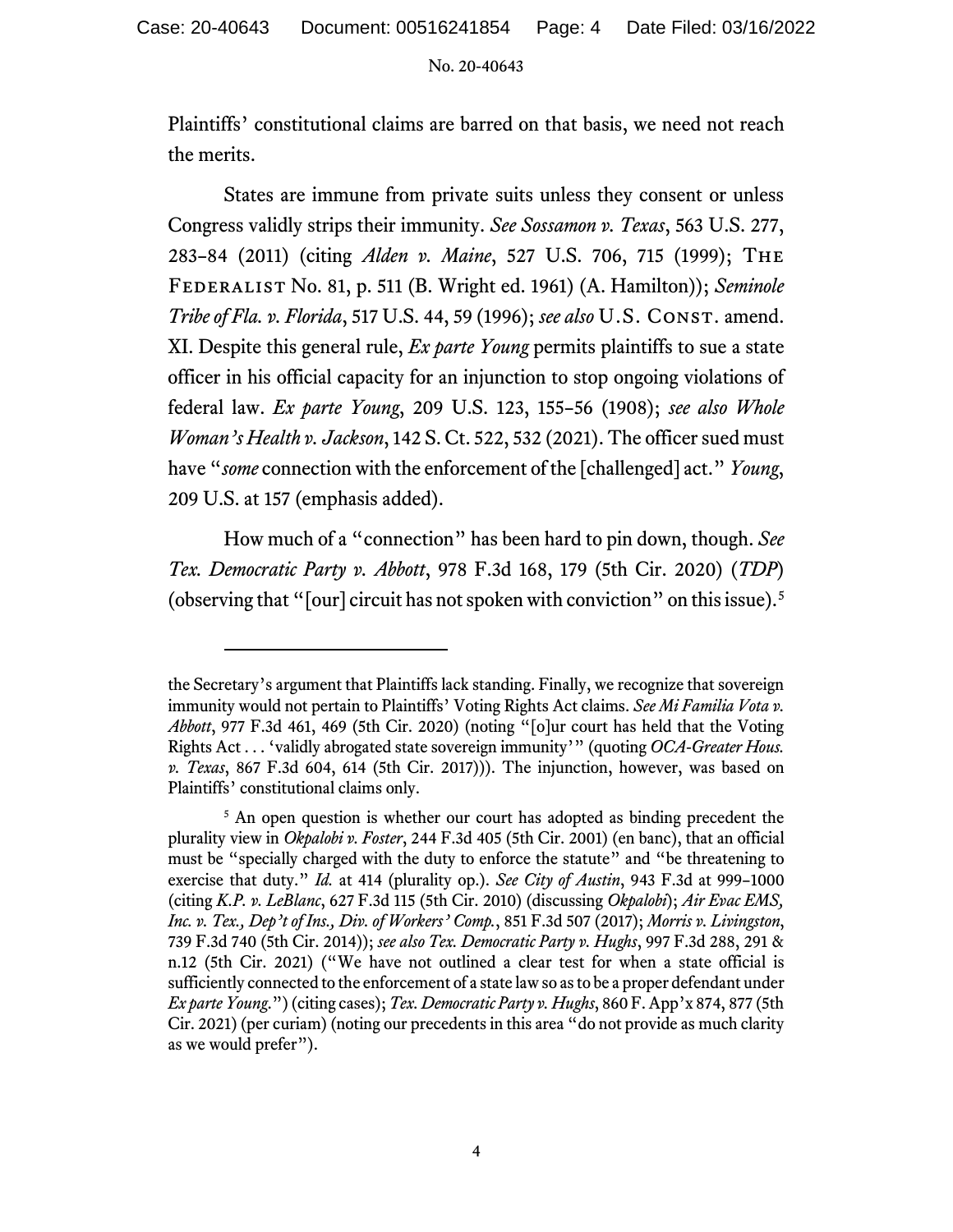But some guideposts have emerged. First, an official must have more than "the general duty to see that the laws of the state are implemented." *City of Austin*, 943 F.3d at 999–1000 (quoting *Morris v. Livingston*, 739 F.3d 740, 746 (5th Cir. 2014)). Second, the official must have "the particular duty to enforce the statute in question and a demonstrated willingness to exercise that duty." *TDP*, 978 F.3d at 179 (citation omitted). This means the analysis is "provision-by-provision": The officer must enforce "the particular statutory provision that is the subject of the litigation." *Ibid*. (citation omitted); *see also Mi Familia Vota v. Abbott*, 977 F.3d 461, 467–68 (5th Cir. 2020). "Th[at] is especially true here because the Texas Election Code delineates between the authority of the Secretary of State and local officials." *Ibid*. Third, "enforcement" means "compulsion or constraint." *City of Austin*, 943 F.3d at 1000 (quoting *K.P. v. LeBlanc*, 627 F.3d 115, 124 (5th Cir. 2010)). If the official does not compel or constrain anyone to obey the challenged law, enjoining that official could not stop any ongoing constitutional violation. *See Air Evac EMS, Inc. v. Tex., Dep't of Ins., Div. of Workers' Comp.*, 851 F.3d 507, 520 (5th Cir. 2017) (noting "significant overlap between Article III jurisdiction, *Ex parte Young*, and equitable relief" (citation omitted)).

We apply these principles to decide whether the Secretary has the necessary connection to enforcing HB 25's repeal of straight-ticket voting. The Secretary argues he lacks that connection and therefore is not a proper defendant under *Ex parte Young*. We agree.

As the Secretary points out, enforcement of HB 25 falls to local election officials. HB 25 repealed election code section 52.071, which required that a "square" for straight-ticket voting "*shall be printed* to the left of each political party's name." TEX. ELEC. CODE § 52.071(a) (repealed eff. Sept. 1, 2020) (emphasis added). Because the now-defunct statute did not name an official, we ask whether the Secretary "actually ha[d] the authority to enforce [it]." *City of Austin*, 943 F.3d at 998. Our precedent says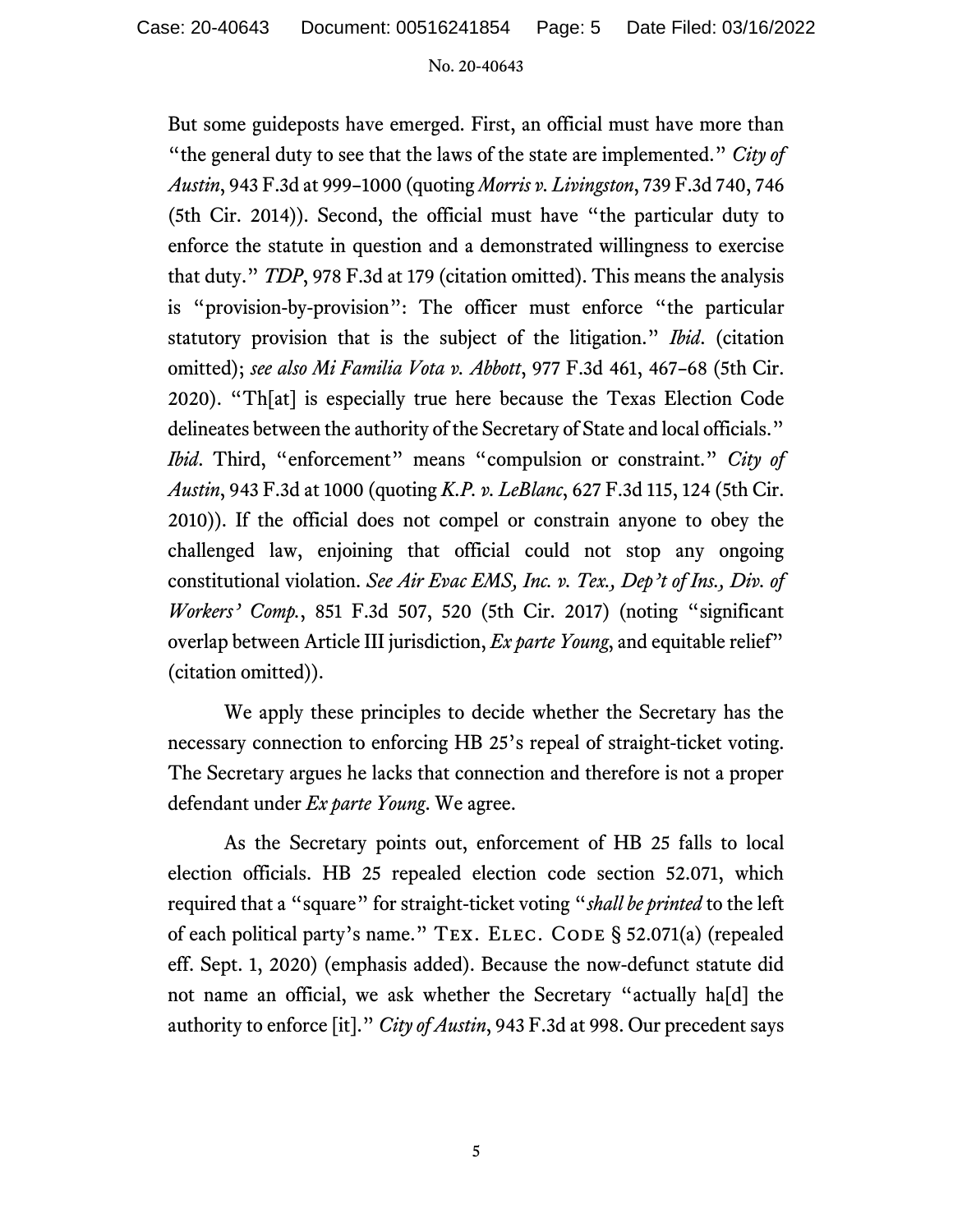no. "The [Texas] Secretary [of State] is not responsible for printing ... ballots." *Mi Familia Vota*, 977 F.3d at 468 (citing TEX. ELEC. CODE §§ 52.002, 31.043; *In re Cercone*, 323 S.W.3d 293, 294 (Tex. App.—Dallas 2010, pet. denied)). That task—and thus enforcement of section 52.071 and HB 25's repeal of it—belongs to the authority charged with preparing the ballot: a county clerk, county party chair, city secretary, or other local official, depending on the type of election. *See* TEX. ELEC. CODE § 52.002(1)–(4); *Mi Familia Vota*, 977 F.3d at 468 ("Th[e] responsibility [for printing ballots] falls on local officials."). Consequently, "directing the Secretary not to enforce [HB 25] would not afford the Plaintiffs the relief that they seek, and therefore, the Secretary of State is not a proper defendant." *Ibid.* (cleaned up).

Plaintiffs argue other election code provisions give the Secretary "responsibilities" for enforcing HB 25. Not so. Principally, Plaintiffs point to the Secretary's "voter education" duties in section 31.012. These require the Secretary to (1) post a notice on his website that HB 25 abolished straightticket voting, TEX. ELEC. CODE § 31.012(a); (2) send a similar notice to election officials, *id.* § 31.012(b-1); and (3) "adopt rules and establish procedures as necessary for the [State's] implementation of [HB 25] to ensure that voters and county election administrators are not burdened by the implementation," *id.* § 31.012(d). None of these duties makes the Secretary the "enforcer" of HB 25. In performing them, the Secretary does not "compel or constrain" officials to print ballots without the straight-ticket option. *TDP*, 978 F.3d at 180. Suppose a court enjoined the Secretary from sending notices about HB 25 or from making rules to facilitate the post-HB 25 system. The *Ex parte Young* question is whether that injunction would constrain election officials to restore straight-ticket voting, which is what Plaintiffs want. The answer is no. *See Mi Familia Vota*, 977 F.3d at 468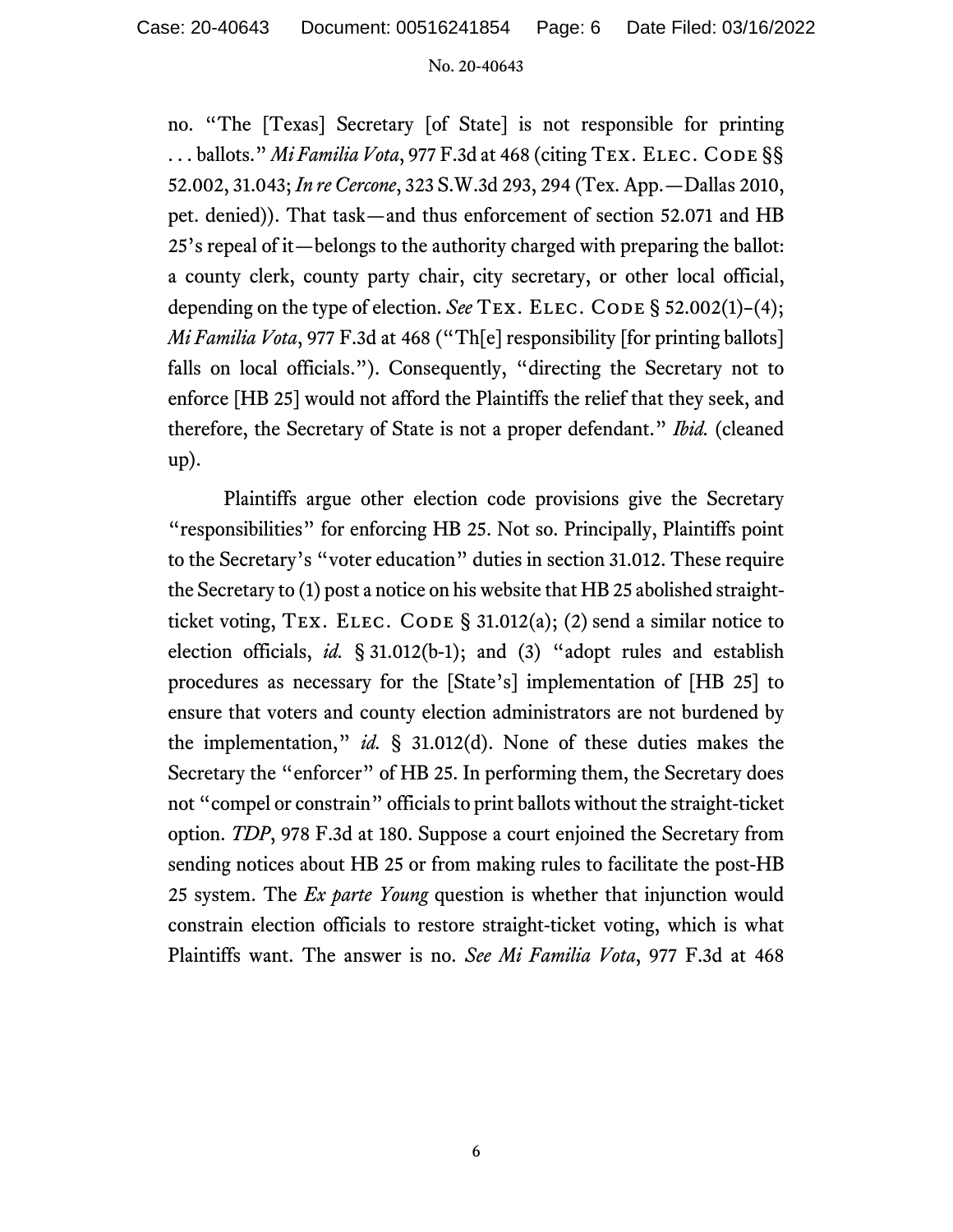(Secretary's duties as to electronic voting did not make her proper defendant as to claims seeking "use [of] paper ballots").<sup>[6](#page-6-0)</sup>

Plaintiffs also rely on *TDP v. Abbott*, which held the Secretary was sufficiently connected to a challenged statute that allowed voters 65-andolder to vote by mail. 978 F.3d at 179–80. That decision relied on the Secretary's duty to design the mail-in ballot application form. *Ibid.*; *see* Tex. ELEC. CODE § 31.002. But Plaintiffs miss a key distinction between that case and this one. In *TDP*, local election officials were *required* to use the Secretary's form, so an injunction ordering the Secretary to revise the form would have constrained those officials. *See* 978 F.3d at 179–80. Not so here. Plaintiffs have identified no duty of the Secretary that constrains election officials with respect to the straight-ticket option on ballots.

It is true, as Plaintiffs point out, that the Secretary plays a role in designing write-in and provisional ballots. See TEX. ELEC. CODE § 105.002(c) (write-in ballots) (repealed eff. Sept 1, 2021); *id.* § 124.006 (provisional ballots). But Plaintiffs fail to show how these duties relate to voting at polling locations. Plaintiffs also overstate the Secretary's role in designing electronic ballots. Yes, the Secretary has *discretion* to alter the form and content of electronic ballots, but that discretion is cabined to encoding ballots (prepared by local officials) for compatibility with an electronic voting system. *Id.* § 52.075(a). Plaintiffs fail to show how that clerical discretion is a duty at all, much less a duty tied to the inclusion of a straight-ticket voting option on ballots. *See TDP*, 978 F.3d at 179.

Finally, Plaintiffs rely on the Secretary's "expansive duties" in enforcing election laws—such as his role as "chief election officer," TEX.

<span id="page-6-0"></span><sup>6</sup> For the same reasons, we reject Plaintiffs' reliance on the Secretary's duty to "prescribe the form and content of the instruction poster" at polling places, which must instruct voters on "marking and depositing the ballot." TEX. ELEC. CODE § 62.011(b), (c)(1). Enjoining the Secretary from explaining HB 25 on the instructional poster would do nothing to restore straight-ticket voting.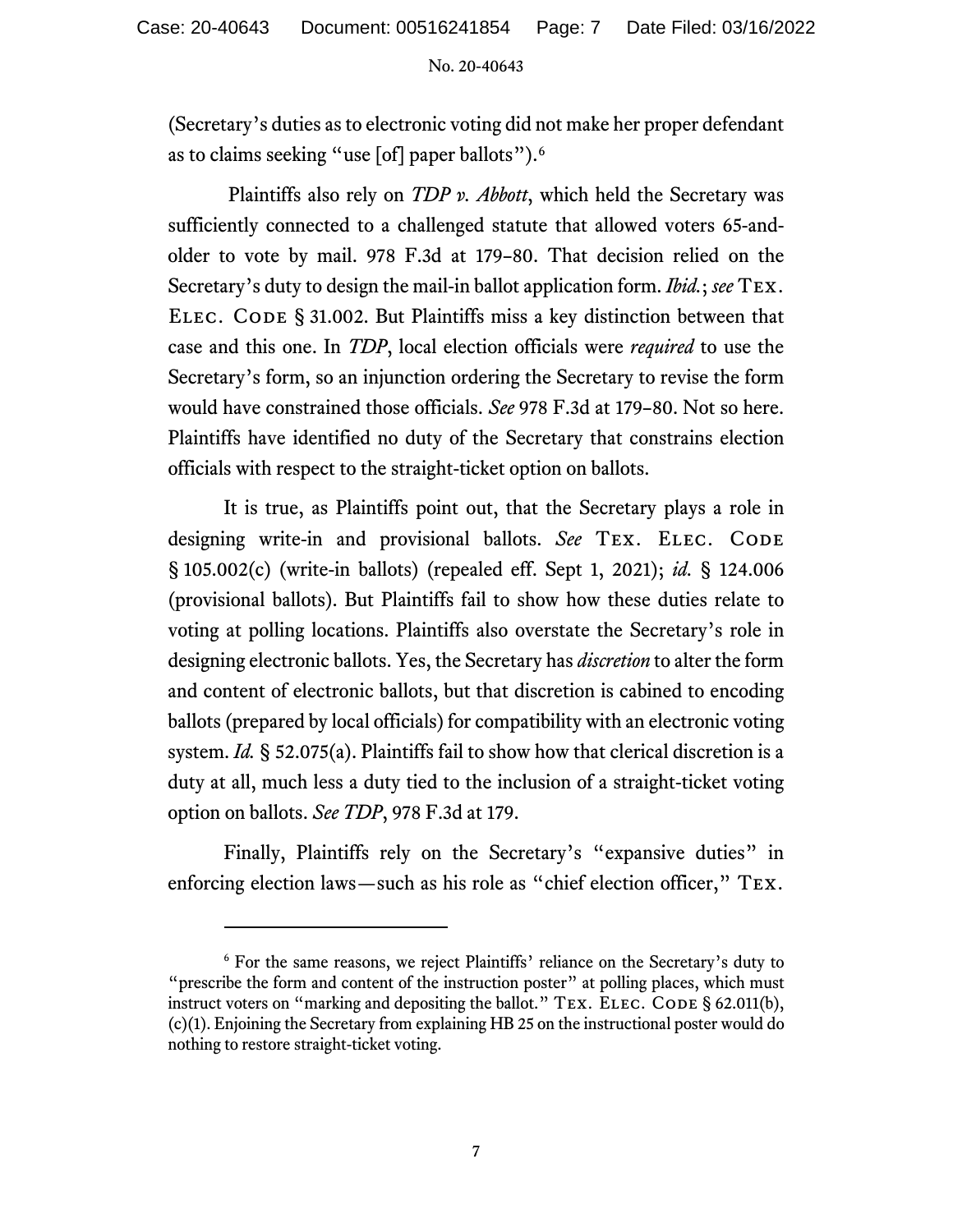Case: 20-40643 Document: 00516241854 Page: 8 Date Filed: 03/16/2022

#### No. 20-40643

ELEC. CODE § 31.001, his duty to "obtain and maintain uniformity" in the laws' application, *id.* § 31.003, and his authority to "take appropriate action to protect" voting rights, *id.* § 31.005. None of these statutes creates the relevant connection between the Secretary and HB 25. Such "general duties under the [Texas Election] Code" fail to make the Secretary the enforcer of specific election code provisions. *TDP*, 978 F.3d at 180 (citing TEX. ELEC. CODE  $\S$ § 31.003-.004).<sup>[7](#page-7-0)</sup> More is needed—namely, a "connection to the enforcement of the particular statutory provision that is the subject of the litigation." *Ibid*; *see also City of Austin*, 943 F.3d at 999–1000 (distinguishing "general duty" to implement state law from "particular duty to enforce the statute in question" (quoting *Morris*, 739 F.3d at 746)). The district court arrived at the opposite conclusion, relying mistakenly on *OCA-Greater Houston v. Texas*, 867 F.3d 604, 613 (5th Cir. 2017). But that decision addressed only standing and has no bearing on the *Ex parte Young* analysis. *See id.* at 614 ("Sovereign immunity has no role to play here."). The general duties referenced by Plaintiffs fail to show the Secretary's particular duty to enforce HB 25.[8](#page-7-1)

In sum, the Secretary is not a proper defendant under *Ex parte Young*.

<span id="page-7-0"></span><sup>7</sup> *See also Bullock v. Calvert*, 480 S.W.2d 367, 371–72 (Tex. 1972) (Reavley, J.) (rejecting argument that Secretary's role as "chief election officer" or his duty to "maintain uniformity" in application of election laws is "a delegation of authority to care for any breakdown in the election process"); *In re Hotze*, 627 S.W.3d 642, 646 (Tex. 2020) (Blacklock, J., concurring) (same).

<span id="page-7-1"></span><sup>8</sup> For those reasons, we must respectfully disagree with our esteemed colleague's erudite dissenting opinion. *See post*, at 2.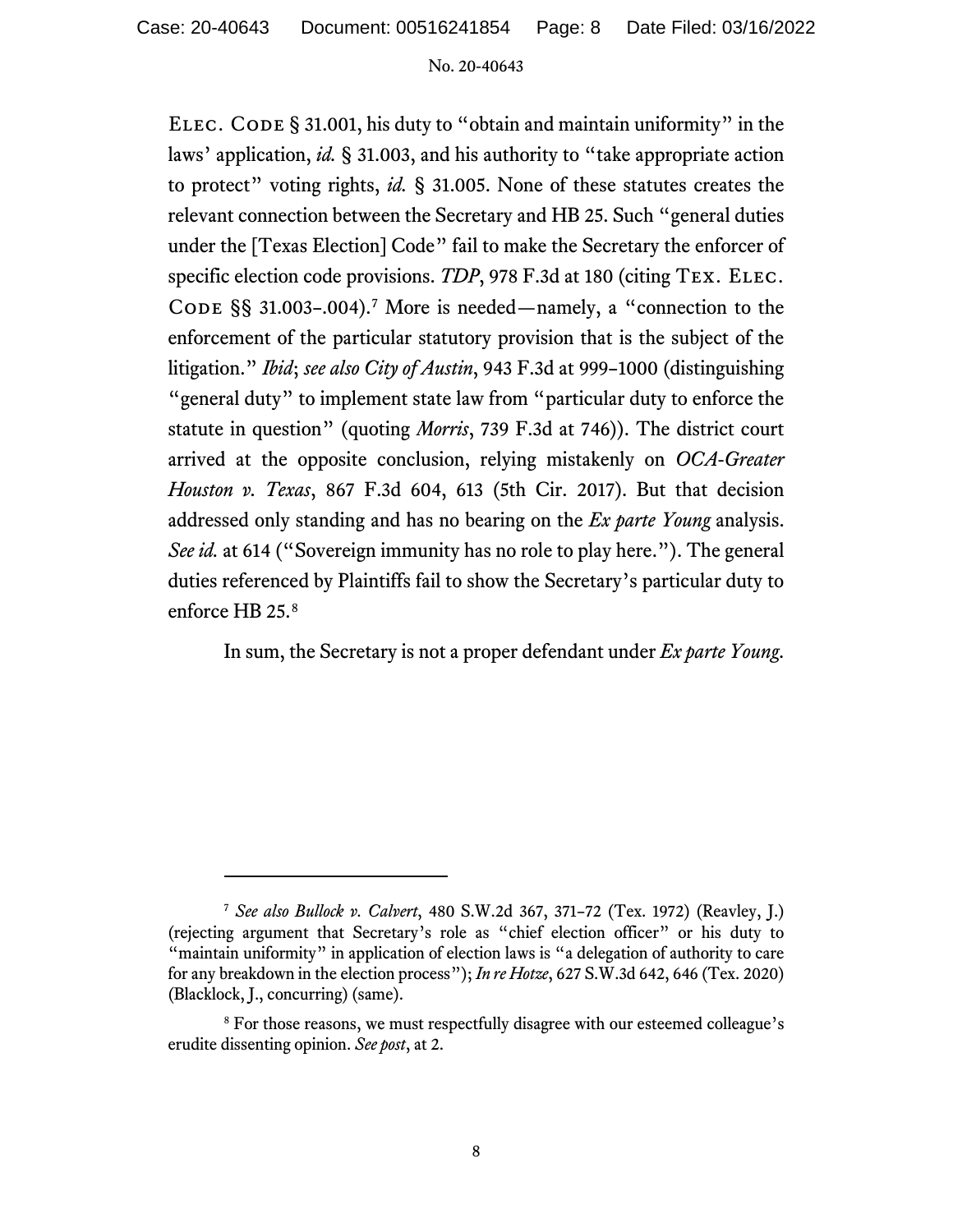# IV.

We REVERSE the district court's order, VACATE the preliminary injunction, and REMAND for further proceedings consistent with this opinion. [9](#page-8-0)

<span id="page-8-0"></span><sup>9</sup> Plaintiffs' pending motion to dismiss the appeal as moot due to the alleged expiration of the injunction is DENIED. Even assuming the injunction expired, we can review under the collateral order doctrine the order denying the Secretary sovereign immunity. *See Puerto Rico Aqueduct & Sewer Auth. v. Metcalf & Eddy, Inc.*, 506 U.S. 139, 141 (1993). And even if the appeal were moot, the remedy would be the same as the one we order here—vacatur. *See United States v. Munsingwear, Inc.*, 340 U.S. 36, 39 (1950).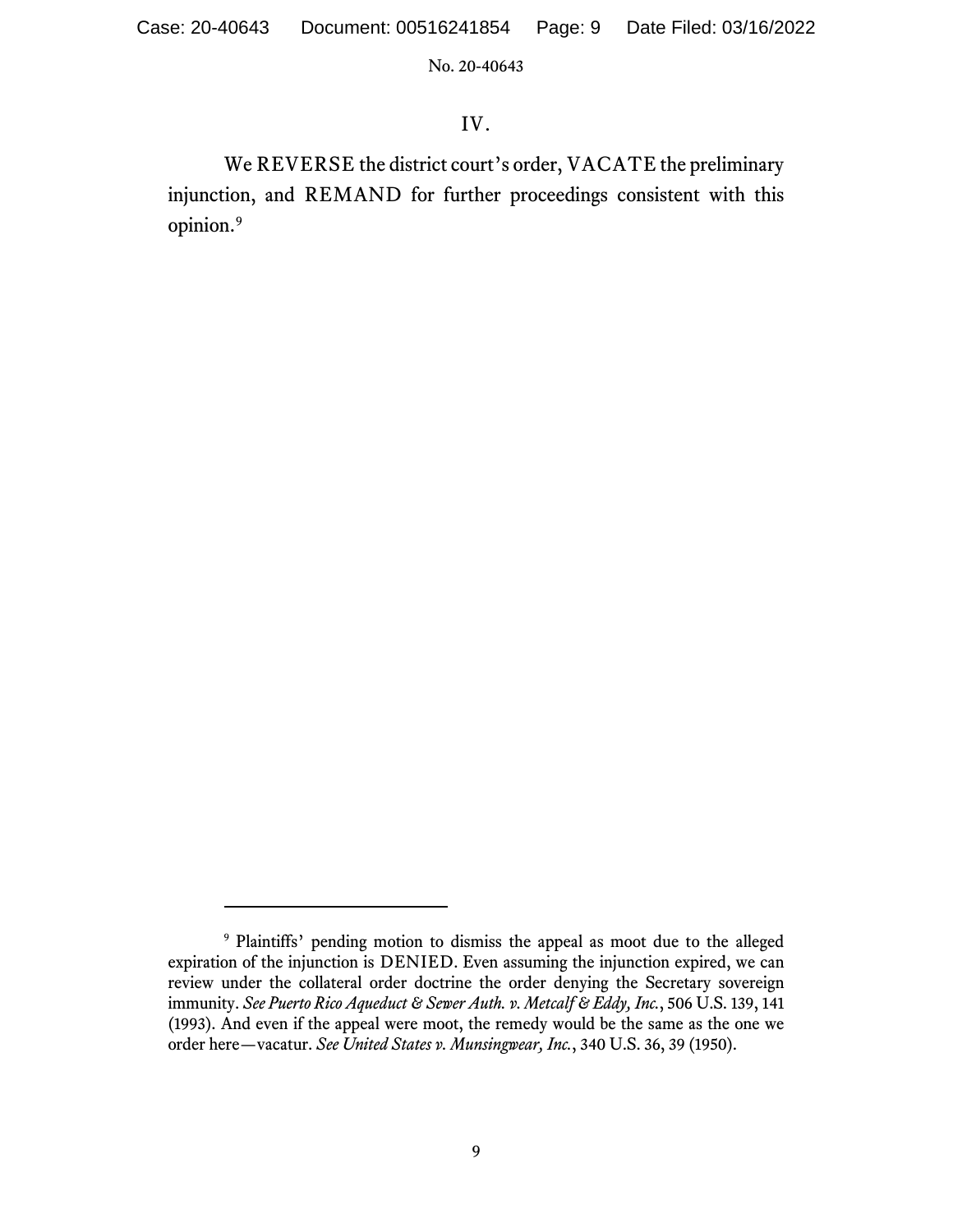PATRICK E. HIGGINBOTHAM, *Circuit Judge*, dissenting:

I must dissent with this case as well as its companion cases.<sup>[1](#page-9-0)</sup> None present an issue of sovereign immunity, as the Eleventh Amendment does not bar these claims under the Fourteenth Amendment. Our issue is rather the antecedent question of Article III standing, turning on injury and redressability.

**I.**

I write to remind failing memories of the signal role of *Ex parte Young* in directly policing the path of cases and controversies to the Supreme Court from our state and federal courts and warn against its further diminution.[2](#page-9-1) As I explained over twenty years ago in *Okpalobi v. Foster*, "*Ex parte Young* poses no threat to the Eleventh Amendment or to the fundamental tenets of federalism. To the contrary, it is a powerful implementation of federalism necessary to the Supremacy Clause, a stellar companion to *Marbury* and *Martin v. Hunter's Lessee*."<sup>[3](#page-9-2)</sup> Just as then, "the destination of the majority's trek today is inevitably a narrowing of the doctrine of *Ex parte Young* . . . I decline passage on that voyage. I decline because I am persuaded that familiar principles

<span id="page-9-0"></span><sup>1</sup> *Lewis v. Scott*, No. 20-50654, --- F.4th ---, (5th Cir. March 16, 2022); *Richardson v. Scott*, No. 20-50774, --- F. 4th ---, (5th Cir. March 16, 2022).

<sup>&</sup>lt;sup>2</sup> 209 U.S. 123 (1908).

<span id="page-9-2"></span><span id="page-9-1"></span><sup>3</sup> *Okpalobi v. Foster*, 244 F.3d 405, 432 (5th Cir. 2001) (Higginbotham, J. *concurring*).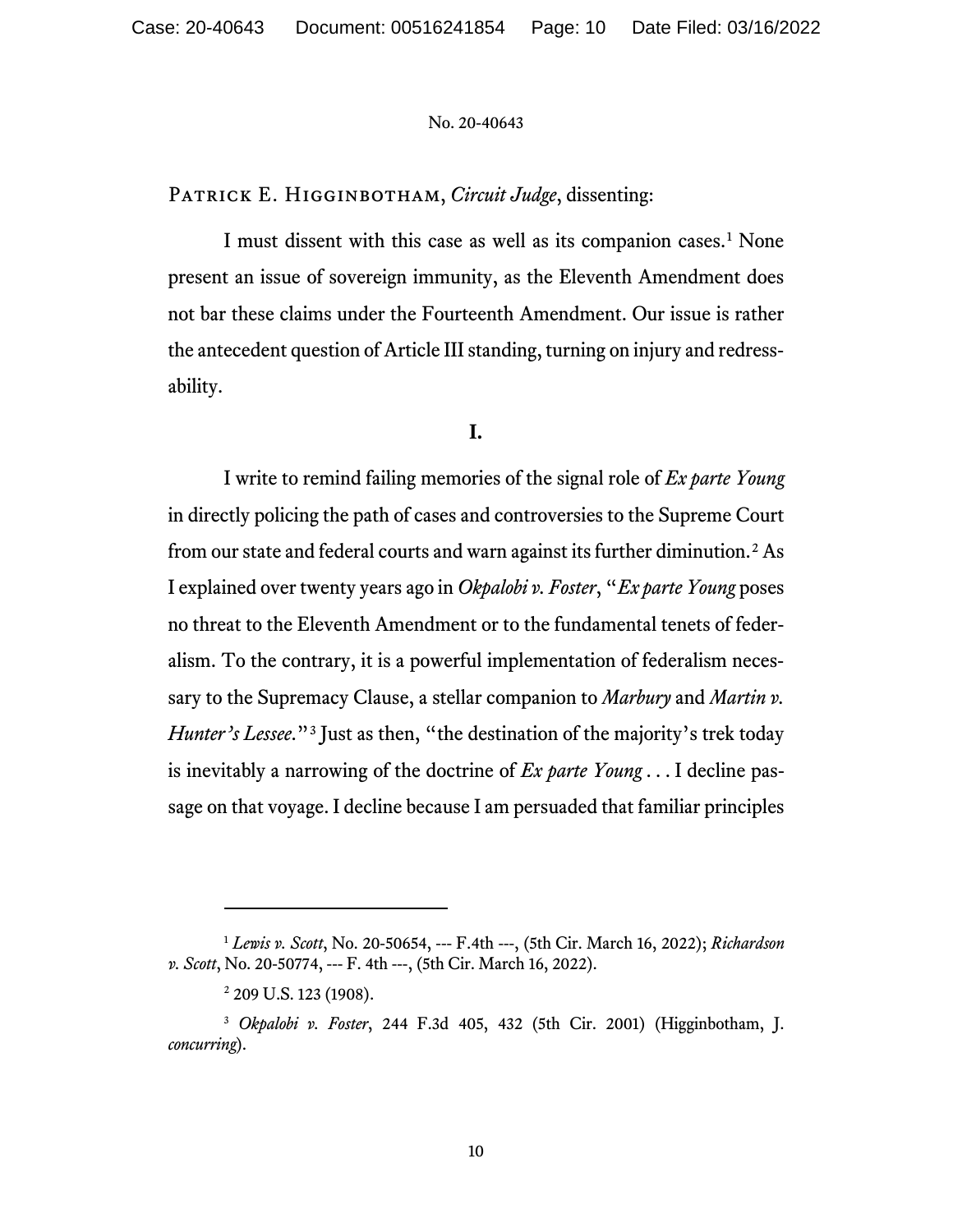of standing are better suited to answer these questions with less risk to the vital role of *Ex parte Young*."[4](#page-10-0)

The majority continues this Court's effort to shrink the role of *Ex parte Young*, by overly narrow readings of the state officer's duty to enforce Texas's election laws. Unlike in *Okpalobi* "where the defendants had no enforcement connection with the challenged statute,"[5](#page-10-1) the Texas Secretary of State is the "chief election officer of the state" and is directly instructed by statute to "obtain and maintain uniformity in the application, operation, and interpretation of this code and of the election laws outside this code."[6](#page-10-2) Moreover, the Secretary is charged to "take appropriate action to protect the voting rights of the citizens of this state from abuse by the authorities adminis-tering the state's electoral processes" and "to correct offending conduct."<sup>[7](#page-10-3)</sup> Although recent decisions by this Court have split hairs regarding the level of enforcement authority required to satisfy *Ex parte Young*<sup>[8](#page-10-4)</sup>, the Secretary is charged to interpret both the Texas Election Code and the election laws outside the Code, including federal law, to gain uniformity, tasks it is clearly

<sup>4</sup> *Id.*

<sup>5</sup> *OCA-Greater Houston v. Texas*, 867 F.3d 604, 613 (5th Cir. 2017).

<sup>6</sup> Tex. Elec. Code § 31.001(a) and Tex. Elec. Code § 31.003.

 $7$  Tex. Elec. Code § 31.005(a), (b).

<span id="page-10-4"></span><span id="page-10-3"></span><span id="page-10-2"></span><span id="page-10-1"></span><span id="page-10-0"></span><sup>8</sup> *Compare Mi Familia Vota v. Abbott,* 977 F.3d 461 (5th Cir. 2020); *City of Austin v. Paxton*, 943 F.3d 993, 1002 (5th Cir. 2019); *Morris v. Livingston*, 739 F.3d 740, 746 (5th Cir. 2014) *with Texas Democratic Party v. Abbott*, 978 F.3d 168 (5th Cir. 2020); *Texas Democratic Party v. Abbott*, 961 F.3d 389, 401 (5th Cir. 2020); *Fusilier v. Landry,* 963 F.3d 447, 455 (5th Cir. 2020); *OCA-Greater Houston*, 867 F.3d at 613–14.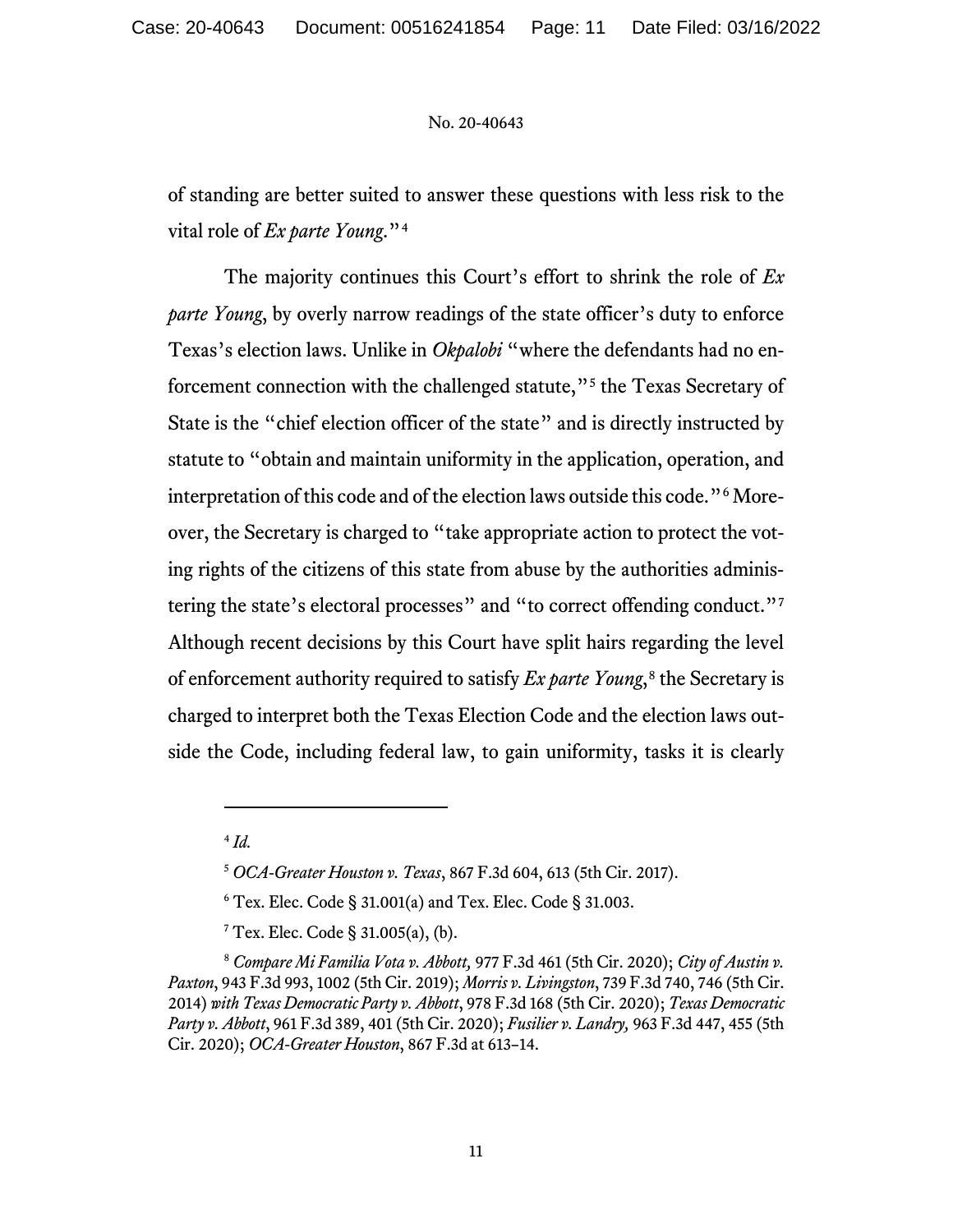bound to do.[9](#page-11-0) The allegation in these cases is that the Secretary is failing in that duty. This charge should satisfy our *Ex parte Young* inquiry.

# **II.**

None other than the inimitable Charles Alan Wright saw *Ex parte Young* as "indispensable to the establishment of constitutional government and the rule of law."[10](#page-11-1) Professor Wright's views, drawn as they were from a lifetime of disciplined study stand on their own, gaining their strength from years of recording judicial performance and the currency of our system by the teachings of the Constitutional Convention and the acts of our first Congress. This is the wisdom of a scholar and practitioner, here grounded by the reality that *Ex parte Young* brings the axis necessary for the courts to harness the power vested in them by the Constitutional Convention of 1787—the direction of the flow to the Supreme Court of challenges to the validity of state action, a function essential to the splitting of the atom of sovereignty in a sovereign nation of sovereign states in a young republic and today.

The three-judge district courts, with direct appeal to the Supreme Court, were quickly established as a needed counter to the reach of *Ex parte Young*. [11](#page-11-2) And with this concern faded by the creation of three-judge district

<sup>9</sup> *See Texas Democratic Party*, 961 F.3d at 401; *City of Austin*, 943 F.3d at 1002.

<sup>10</sup> Charles Alan Wright & Mary Kay Kane, *Law of Federal Courts* 14 (6th ed. 2002).

<span id="page-11-2"></span><span id="page-11-1"></span><span id="page-11-0"></span><sup>11</sup> 36 Stat. 557; Michael E. Solimine, *The Strange Career of the Three-Judge District Court: Federalism and Civil Rights, 1956–76*, 72 CASE W. RES. L. REV. \_\_, \*4–5 (forthcoming); Barry Friedman, *The Story of Ex parte Young, in FEDERAL COURTS* STORIES 269-71 (Vicki C. Jackson and Judith Resnick ed., 2010).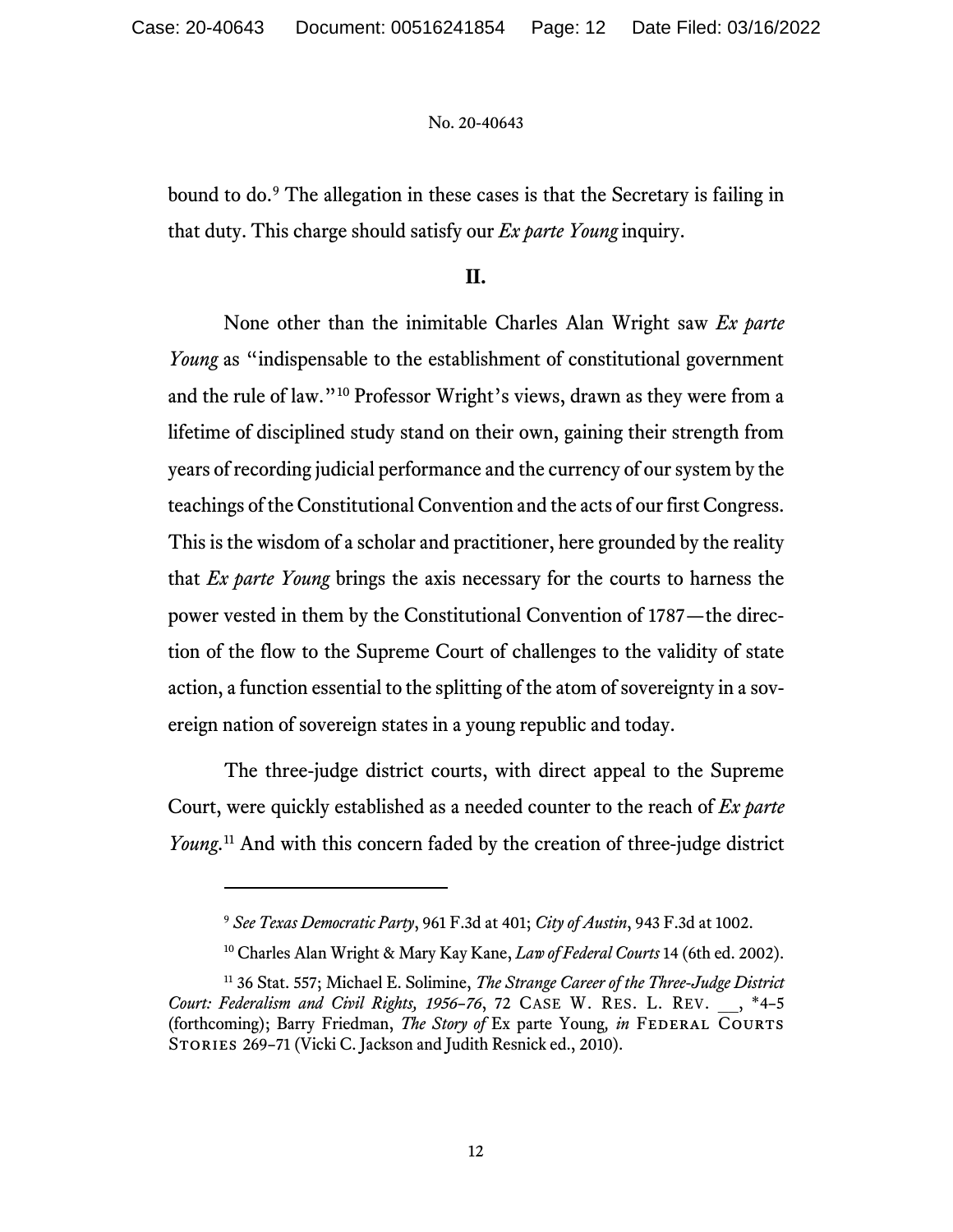courts, there came a list of seminal decisions protecting civil liberties, long and distinguished.[12](#page-12-0) Recall that it was a three-judge district court, with its injunctive power, that brought *Brown v. Board of Education* to the federal courts, sustaining the integration of public schools.[13](#page-12-1)

# **III.**

Another strand of history completes the relevant frame for this statefederal tension. While the need for a Supreme Court was never an issue for the delegates at the Constitutional Convention, as its absence was a driving force for its convening, whether to create a tier of lower courts divided the delegates. The cornerstone Madisonian Compromise resolved the impasse—authorizing Congress to create the lower federal courts. And it did, over resistance born of a concern of potential federal court intrusion into state affairs, the work of its judiciary. That lingering concern of the Convention led the first Congress to enact the Anti-Injunction Act: providing that "a writ

<span id="page-12-0"></span><sup>12</sup> *See e.g.*, *Pierce v. Soc'y of the Sisters of the Holy Names of Jesus & Mary*, 268 U.S. 510 (1925), *aff'g Pierce v. Soc'y of the Sisters of the Holy Names of Jesus & Mary* 296 F. 928 (D. Ore. 1924); *W. Virginia State Bd. of Educ. v. Barnette*, 319 U.S. 624 (1943), *aff'g Barnette v. W. Virginia State Bd. of Educ.*, 47 F. Supp. 251, 252 (S.D.W. Va. 1942); *Baker v. Carr*, 369 U.S. 186 (1962), *rev'g Baker v. Carr*, 179 F. Supp. 824 (M.D. Tenn. 1959); *Younger v. Harris*, 401 U.S. 37 (1971), *rev'g Harris v. Younger*, 281 F. Supp. 507, 508 (C.D. Cal. 1968); *San Antonio Indep. Sch. Dist. v. Rodriguez*, 411 U.S. 1 (1973), *rev'g Rodriguez v. San Antonio Indep. Sch. Dist.*, 337 F. Supp. 280, 281 (W.D. Tex. 1971); *Roe v. Wade*, 410 U.S. 113 (1973), *aff'g Roe v. Wade*, 314 F. Supp. 1217, 1219 (N.D. Tex. 1970).

<span id="page-12-1"></span><sup>13</sup> 347 U.S. 483 (1954); *Brown v. Bd. of Ed. of Topeka, Shawnee Cty., Kan.*, 98 F. Supp. 797 (D. Kan. 1951),*rev'd sub nom. Brown v. Bd. of Educ. of Topeka, Kan.*, 349 U.S. 294 (1955). *See also Briggs v. Elliot,* 98 F. Supp. 529 (E.D.S.C. 1951) *and Davis v. County School Bd.*, 103 F. Supp. 337 (E.D. Va. 1952).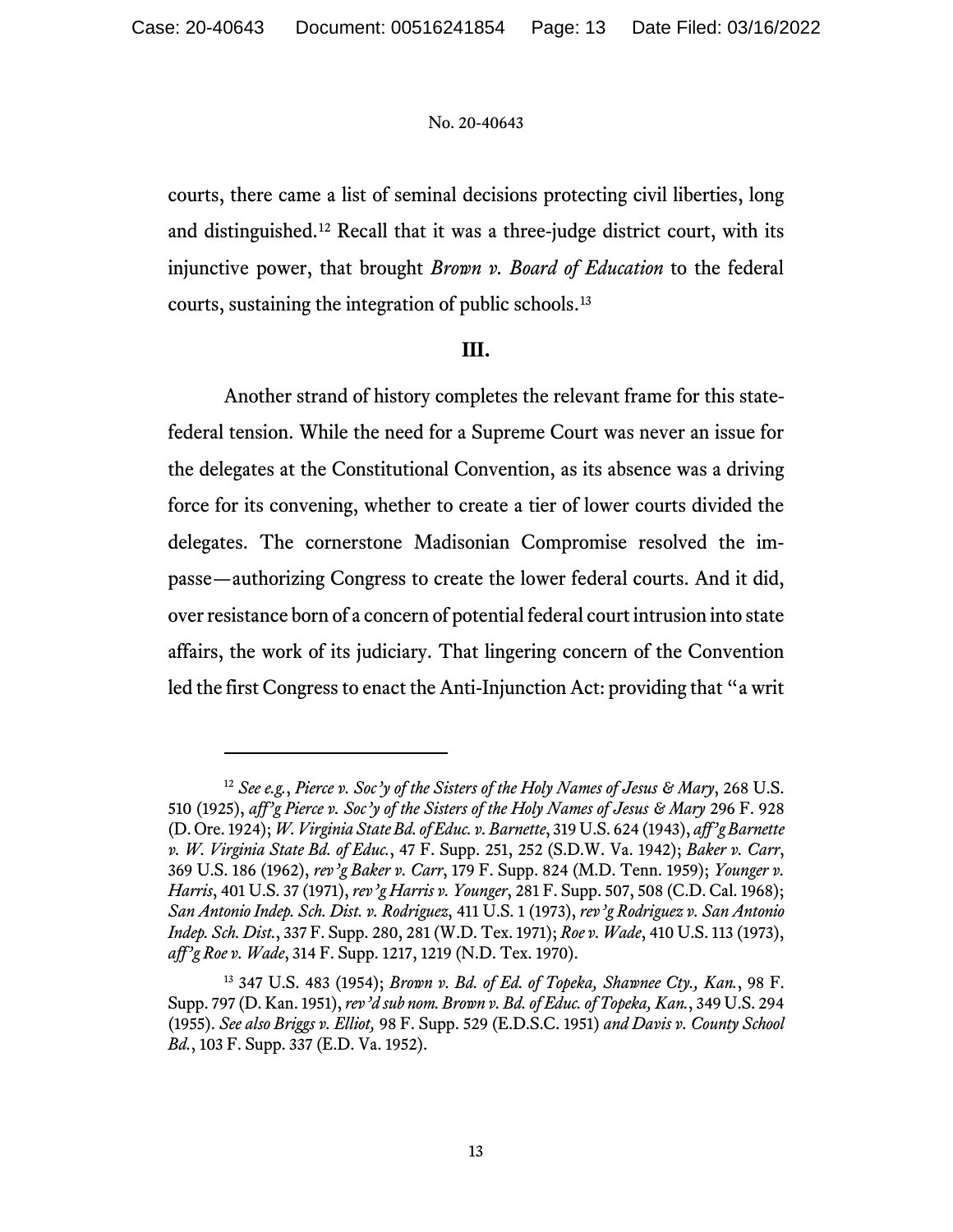of injunction [shall not] be granted to stay proceedings in any court of a state," assuring direct review of state courts by the Supreme Court.<sup>[14](#page-13-0)</sup> An exception clause later added: "except as expressly authorized by Act of Congress, or where necessary in aid of its jurisdiction, or to protect or effectuate its judgments."[15](#page-13-1) And there it rested, through the Civil War with its attending Constitutional amendments.

With the turn of the century, we entered the *Lochner* period, characterized by federal injunctions blocking state efforts to address social issues in the rising industrial world.[16](#page-13-2) It is significant that from Reconstruction to the *Lochner* era, lawyers seldom reached for § 1983 given its inclusion of the language of the Privileges and Immunities Clause, language neutered in the *Slaughterhouse* cases.<sup>[17](#page-13-3)</sup> In more recent times, § 1983 came to be a major pathway to the lower federal courts, prompting challenges to its injunctive power as violating the Anti-Injunction Act. The Supreme Court's response sheds light on the wielding and melding of federal injunctions and our federalism.

From these threads of history, the Supreme Court in *Mitchum v. Foster* laid bare the subtle relationship of the Anti-Injunction Act, § 1983, and *Ex parte Young*. The Court saw the then sixty-four-year-old *Ex parte Young* as a critical valve to direct the flow of cases from the state courts to the Supreme

<span id="page-13-0"></span> $14$  1 Stat. 334 § 5 (1793).

<span id="page-13-2"></span><span id="page-13-1"></span><sup>15</sup> 28 U.S.C.A. § 2283 (West).

<sup>16</sup> *Lochner v. New York*, 198 U.S. 45 (1905).

<span id="page-13-3"></span><sup>&</sup>lt;sup>17</sup> 83 U.S. 36 (1872).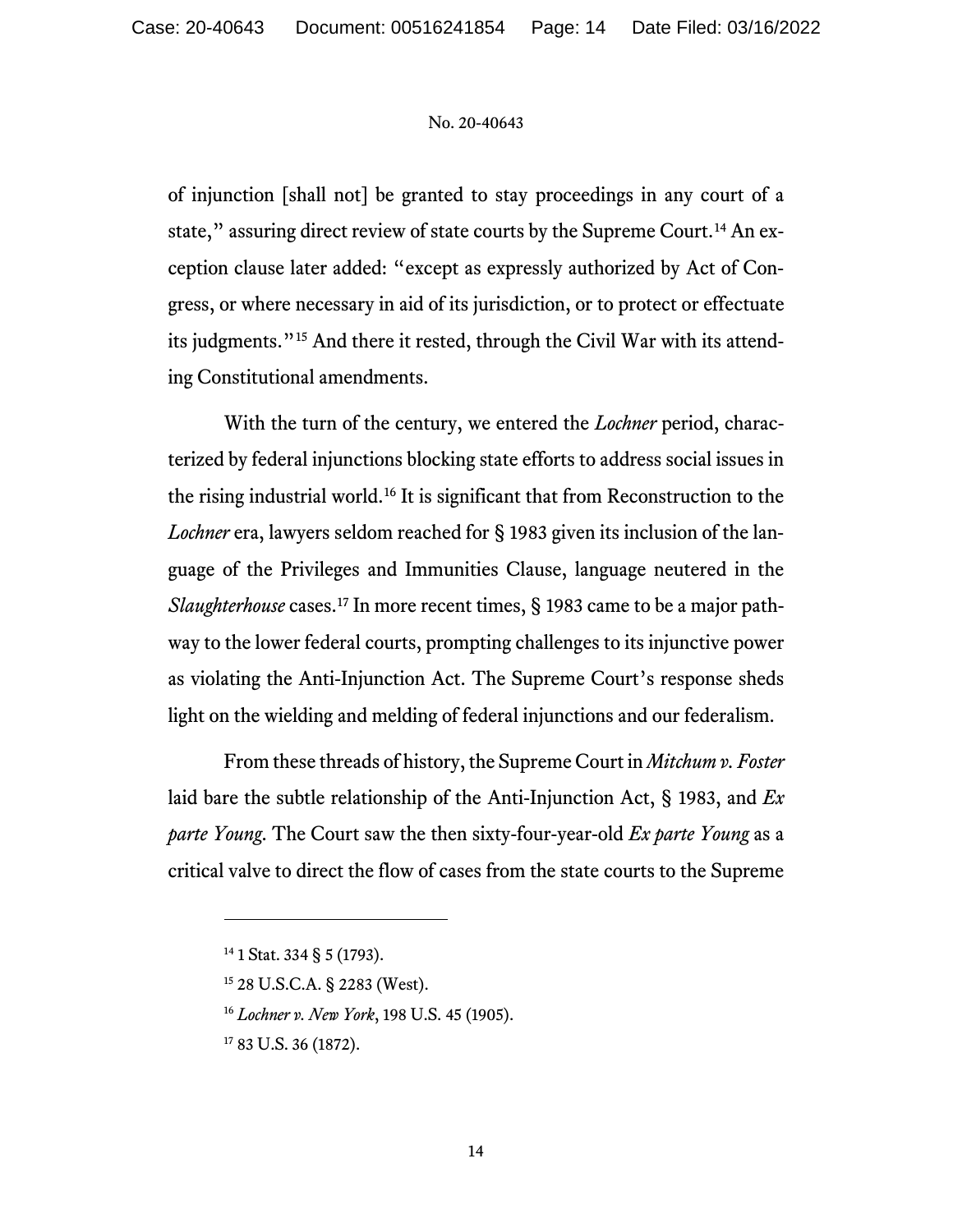Court.[18](#page-14-0) Justice Stewart explained that "Section 1983 was thus a product of a vast transformation from the concepts of federalism that had prevailed in the late 18th century when the anti-injunction statute was enacted."[19](#page-14-1) Congress was "concerned that state instrumentalities could not protect those rights; it realized that state officers might, in fact, be antipathetic to the vindication of those rights; and it believed that these failings extended to the state courts."<sup>[20](#page-14-2)</sup> He continued:

The very purpose of § 1983 was to interpose the federal courts between the States and the people, as guardians of the people's federal rights—to protect the people from unconstitutional action under color of state law, "whether that action be execu-tive, legislative, or judicial."<sup>[21](#page-14-3)</sup>

*Mitchum v. Foster* is itself a contemporary example of the on-going allocation of the flow of cases to the Supreme Court from the state courts and the Congressionally created lower federal courts, as well as the role of *Ex parte Young*  in that cast.

In sum, *Ex parte Young*, birthed as a tool of the *Lochner* period, proved its effectiveness in sustaining challenges to state efforts to protect workers. *Mitchum v. Foster* presents as a parallel—protecting civil rights—giving to

<span id="page-14-0"></span><sup>18</sup> *Mitchum v. Foster*, 407 U.S. 225, 242 (1972).

<span id="page-14-1"></span><sup>19</sup> *Id.*; 42. U.S.C. § 1983.

<span id="page-14-2"></span><sup>20</sup> *Mitchum*, 407 U.S. at 242.

<span id="page-14-3"></span><sup>21</sup> *Id.* (quoting *Ex parte Commonwealth of Virginia*, 100 U.S. 339, 346 (1879)).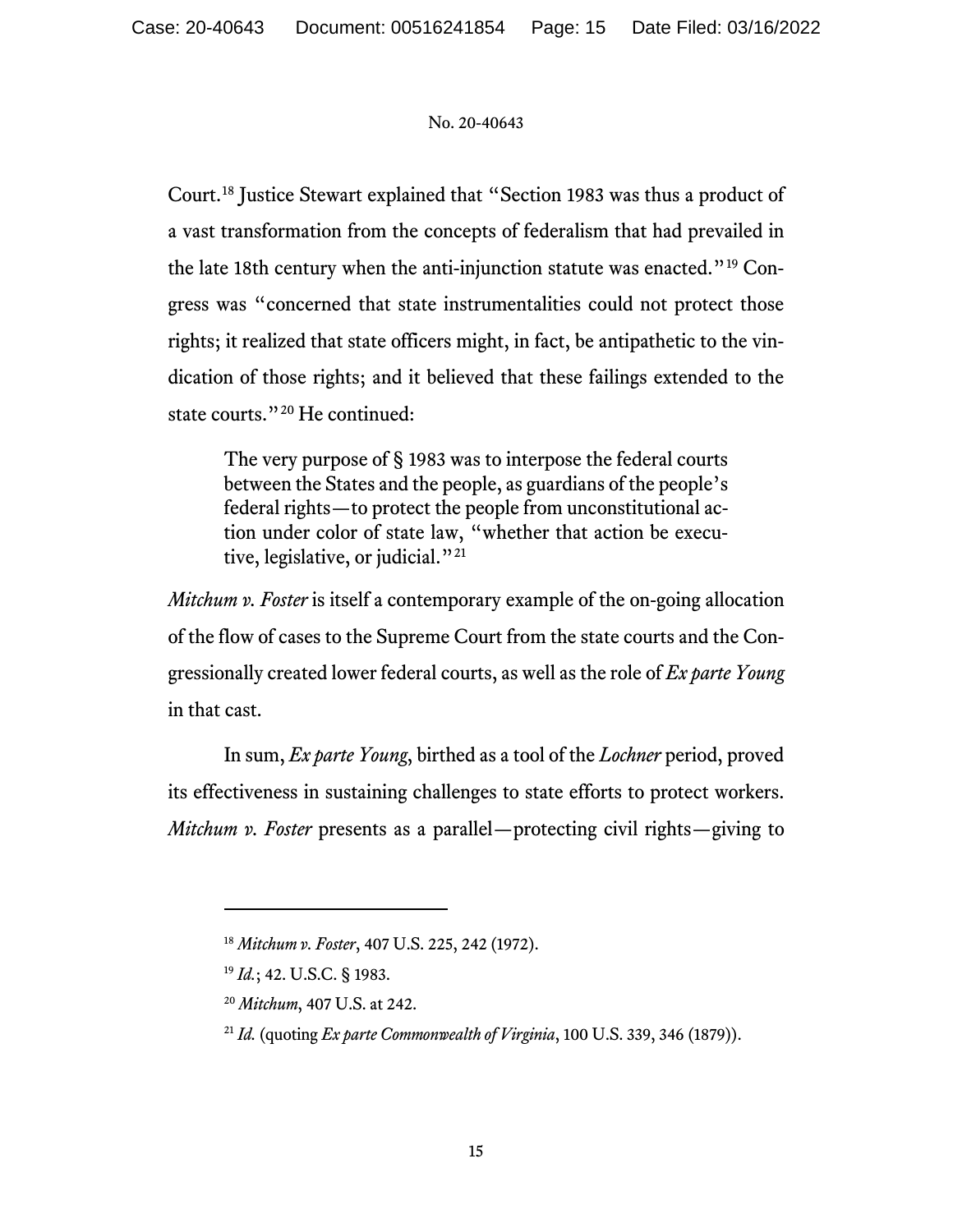civil rights claimants a § 1983 with the power of the injunction, albeit not always a path around the Eleventh Amendment.

## **IV.**

Here however, as it was in *Okpalobi*, the threshold question is standing, the Article III door to the federal courthouse, which the majority stepped past. Standing doctrine was a product of the shift to the public law model. With its focus upon injury and redressability, it rejected an ombudsman role for the federal courts. Here, as all three of our cases bring claims of constitutional violation under § 1983, there is no immunity issue, no necessary role for *Ex parte Young*. [22](#page-15-0) As the state has no immunity from enforcement of the Fourteenth Amendment here,<sup>[23](#page-15-1)</sup> the remaining inquiry is standing—itself a constitutional demand of injury and redressability.[24](#page-15-2)

Under a proper Article III analysis, these suits have a redressable injury because the Secretary is directed by the election laws of Texas to interpret and conform the election code to other election laws (as federal law is state law). Power to interpret to gain uniformity with state and federal law is

<span id="page-15-0"></span><sup>&</sup>lt;sup>22</sup> These three cases also present claims under the Voting Rights Act and the Americans with Disabilities Acts, where Congress has specifically abrogated state sovereign immunity. *See e.g.*, *Tennessee v. Lane*, 541 U.S. 509, 534 (2004); *Fusilier*, 963 F.3d at 455; *OCA-Greater Houston*, 867 F.3d at 614.

<span id="page-15-2"></span><span id="page-15-1"></span><sup>23</sup> *Reynolds v. Sims,* 377 U.S. 533, 537 (1964); *Fitzpatrick v. Bitzer*, 427 U.S. 445, 454 (1976).

<sup>24</sup> *E.g., Lujan v. Defs. of Wildlife*, 504 U.S. 555, 560 (1992).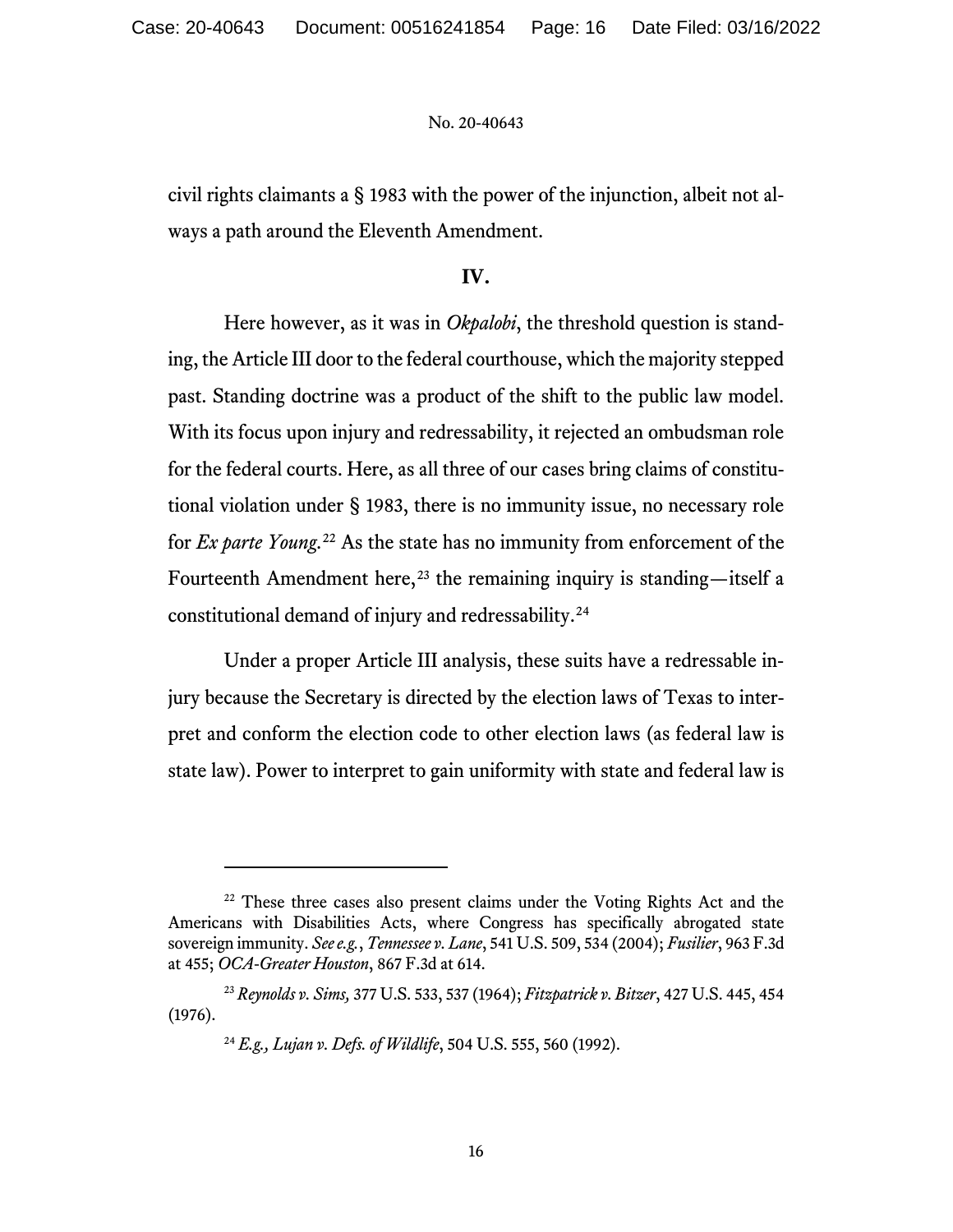power to enforce.[25](#page-16-0) And "our precedent suggests that the Secretary of State bears a sufficient connection to the enforcement of the Texas Election Code . . . to support standing."[26](#page-16-1) Again, the claim is that the Secretary failed to discharge that duty or has done so in an unconstitutional manner. These claims can proceed if there is standing with its requirement of injury and redressability.

In sum, I am persuaded that these cases ought not fail on standing or sovereign immunity grounds. Rather, we should have fully considered the merits of the plaintiffs' arguments, especially where these cases also present claims under the Voting Rights Act and Americans with Disabilities Act, thin though they all may be.<sup>[27](#page-16-2)</sup>

## **V.**

Even this quick glance back sheds light on threshold questions of the role of the Court in protecting the most vital Constitutional right of a democratic government: the right to vote. And so, I am troubled by this Court's narrowing of *Ex parte Young*. *Ex parte Young* is no culprit.[28](#page-16-3)

<span id="page-16-0"></span><sup>25</sup> Tex. Elec. Code § 31.001(a) and Tex. Elec. Code § 31.003. *See Testa v. Katt*, 330 U.S. 236 (1947).

<span id="page-16-1"></span><sup>26</sup> *Texas Democratic Party*, 961 F.3d at 401 (citing *OCA-Greater Hous.*, 867 F.3d at 613).

<span id="page-16-3"></span><span id="page-16-2"></span><sup>27</sup> *See e.g.*, *Lane*, 541 U.S. at 534; *Fusilier*, 963 F.3d at 455; *OCA-Greater Houston*, 867 F.3d at 614.

<sup>28</sup> *Okpalobi*, 244 F.3d at 432.